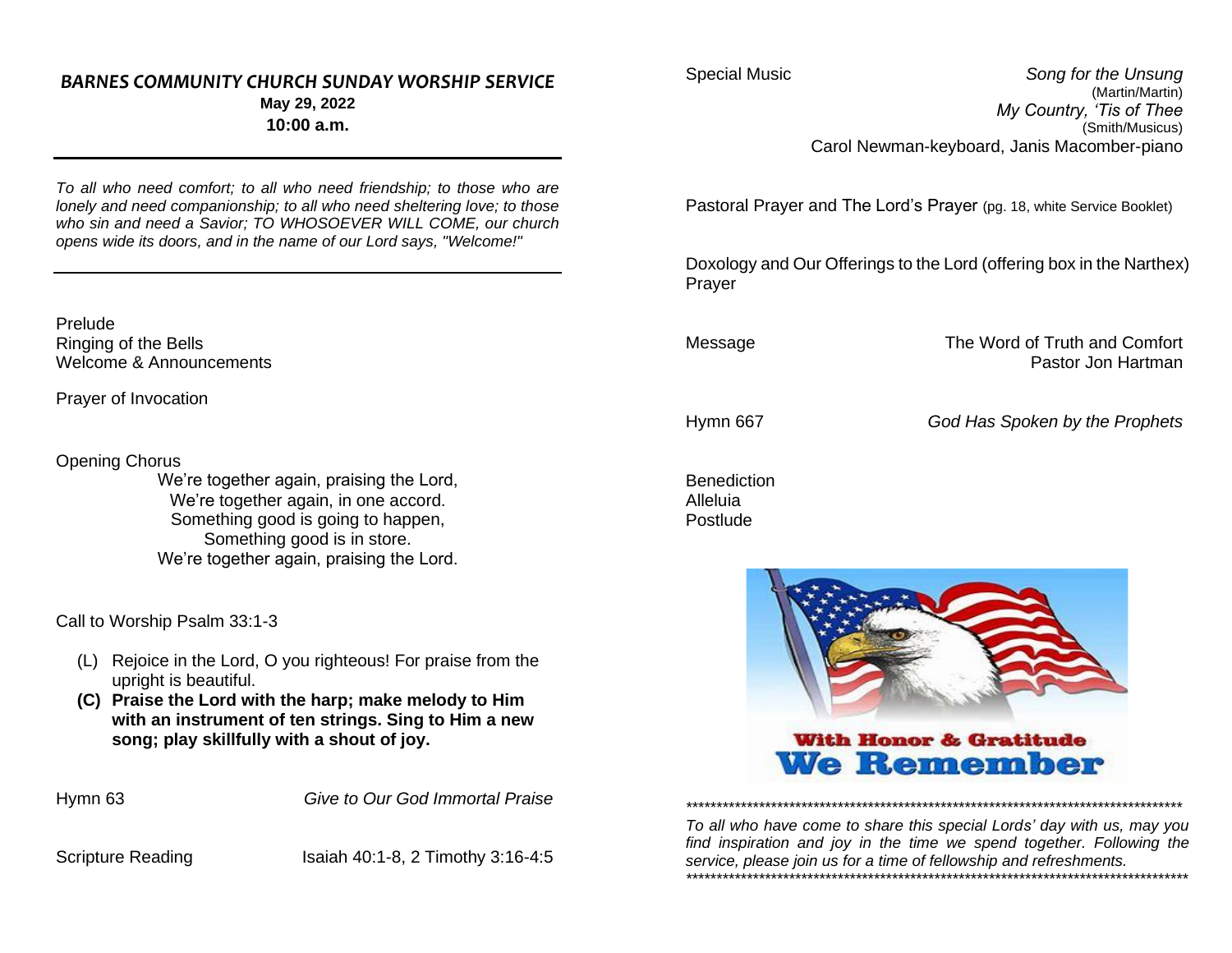#### **PURPOSE**

**The purpose of the Barnes Community Church is to glorify God, to provide a place and means of worship and service, and to advance the Kingdom of Jesus Christ.**

**\_\_\_\_\_\_\_\_\_\_\_\_\_**

We welcome young children to our services. There is a room available should your child become uncomfortable during the service. Activity bags are also available for children in the Narthex.

For your comfort and convenience, **sound receivers** and **back cushions** are available. Please ask the ushers.

Pianist: Janis Macomber Head Usher: Sally Pease, Justine Roberts Sound Operator: Jen Peterson Fellowship Servers: Mary Bielke, Rita Johnson

 **PRAYER CHAIN**: 715-795-2195 (Church)

**BARNES COMMUNITY CHURCH Rev. Jon Hartman, Pastor** 3200 County Hwy N, Barnes, WI 54873 **tel. 715-795-2195 WORSHIP SERVICE 10:00 A.M.** Pastor's church e-mail: bcc4@cheqnet.net Secretary's e-mail**:** [bcc1@cheqnet.net](mailto:bcc1@cheqnet.net) Pastor's residence: 715-795-3002 Web Site[: www.BarnesCommunityChurch.](http://www.barnescommunitychurch/)com

> *Pastor Jon Hartman* **Barnes Community Church 3200 County Road N Barnes, WI 54873**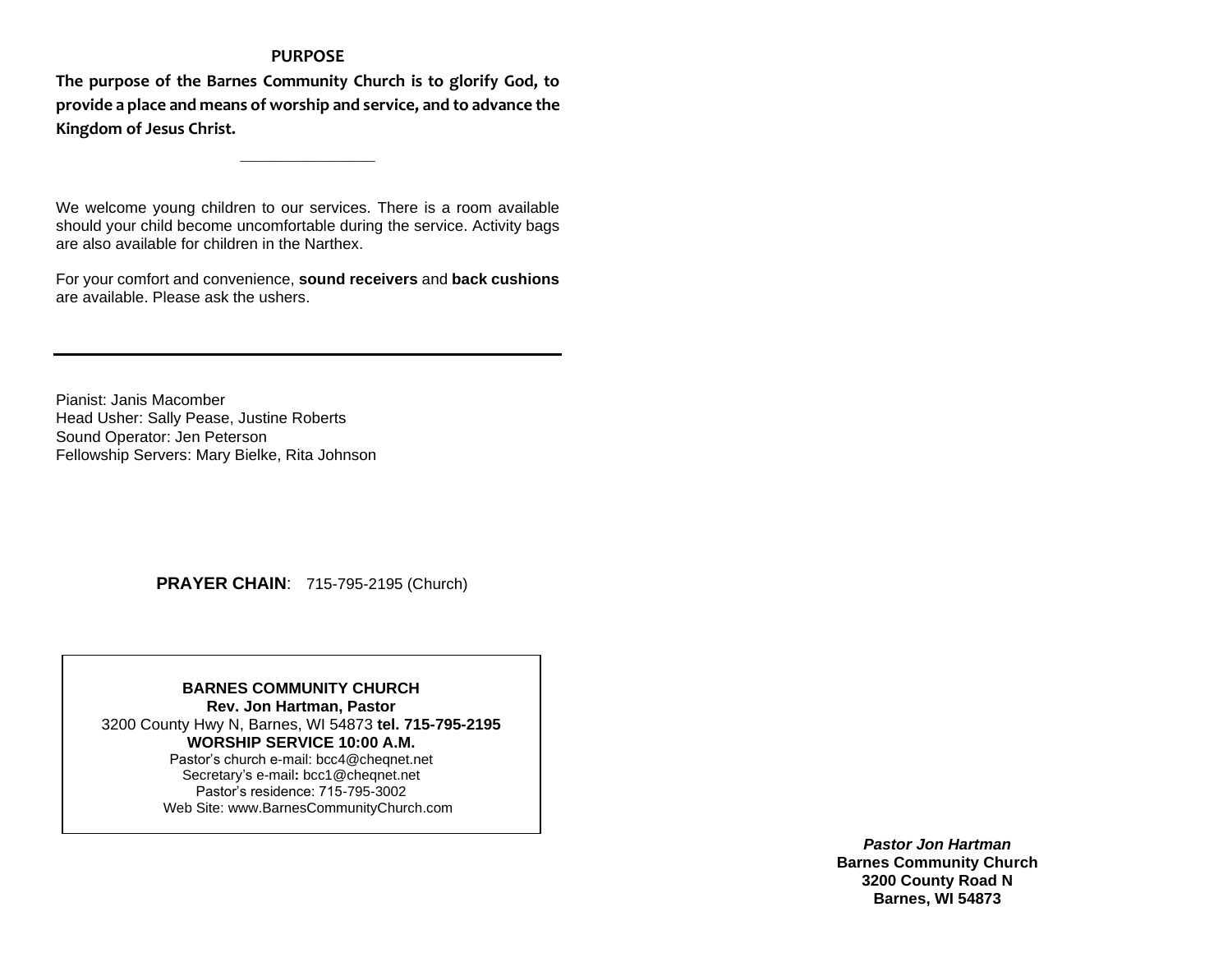

# **Tuesday Bible Study**

Please join us each Tuesday at 10:00 a.m. for Bible Study. Our current study is a video series on prayer.



attend. A quorum is required.



#### **FAMILIES TO PRAY FOR**

- Sun. Rich & Marcia Ritter, Bev Martinson (B)
- Mon. John & Kaydee Roberts
- Tues. Doug & Trish Scheider
- Wed. Ken Senske, Frankie Meinke (B)
- Thurs. Bruce & Doreen Smith, Craig Johnson (B)
- Fri. Paul & Nita Solverson
- Sat. Fred & Jill Steinhaus
- Sun. Greg & Beverly Strasser

(B) Birthdays this week.

#### **CURRENT PRAYER NEEDS:**

Bud Heerema, Irene Lundberg, Josh Peterson, Ken Senske, Mark Tasler

### **MILITARY SERVICE MEMBERS AND THEIR FAMILIES:**

Aaron Cordell, Dennis Good, Grace Lane, Nick Lane, Raymond Ritter, Ryan Wiltgen, Jake Wilder, Katie Zimmermann

*To those of you who gave/sent me a card with words of encouragement, gave me a gift bag, gift/monies for gas, food, sweet treats…THANK YOU! Mostly for the prayers offered by Pastor Jon and you on my behalf. I am humbled by the love and concern. May God bless you as richly as you all have me. -Marcia Ritter-*



#### *Pray for our Missionaries:* Dave & Carol Butler, Larry & Laura Hoffert, Arley & Janice Loewen, Carolyn Pinke

*Local Mission:* Northwoods New Life Resource Center